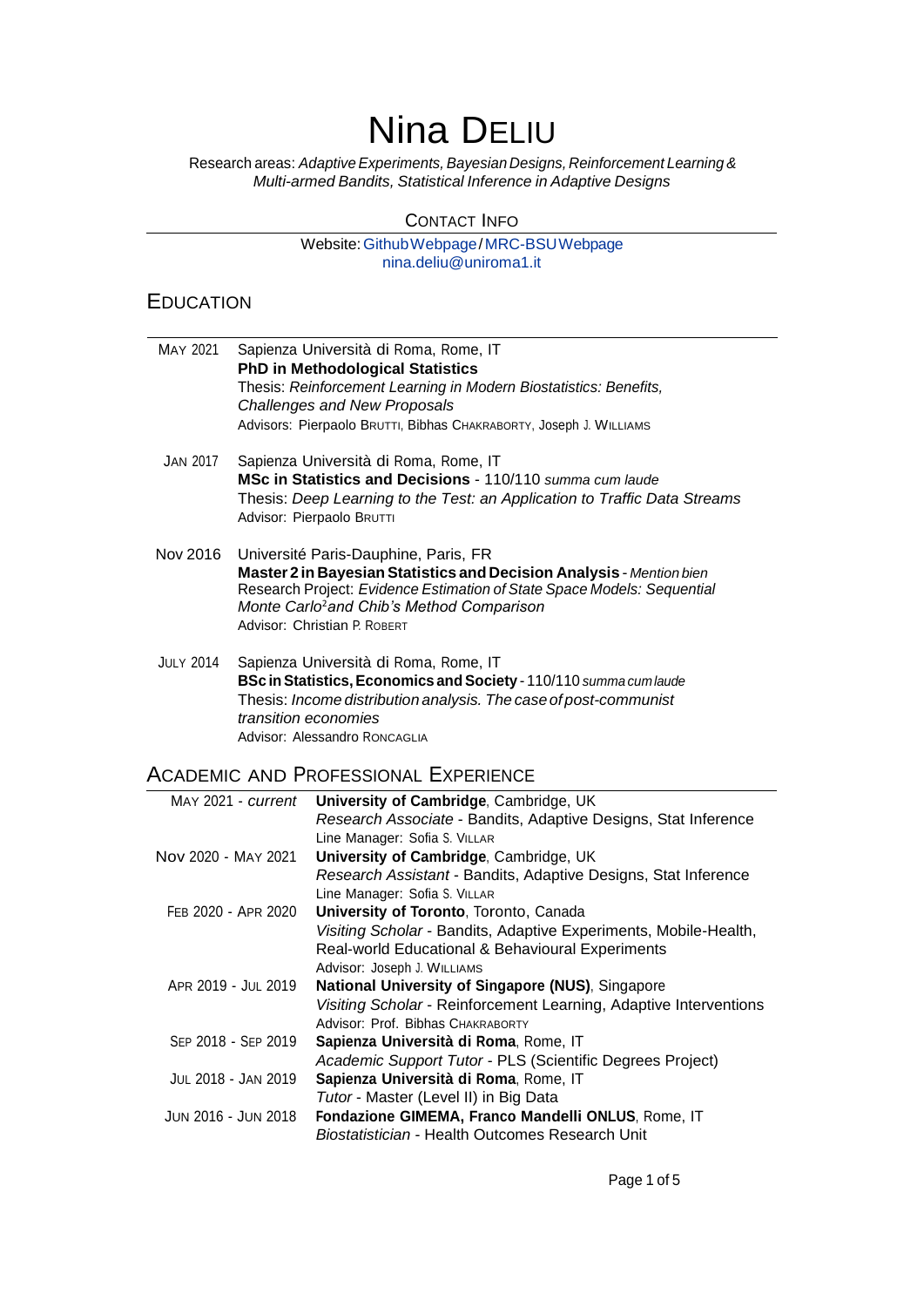## TEACHING EXPERIENCE

|                            | <b>TEACHING/LECTURer</b>                                         |
|----------------------------|------------------------------------------------------------------|
| SPRING 2021                | Pontifical Faculty of Educational Sciences "Auxilium" - Rome     |
|                            | Course: Laboratory of Social Research Methods                    |
| SPRING 2021                | Dep. of Statistics, Sapienza Università di Roma, Rome, IT        |
|                            | Course: Laboratory of LTEX and Beamer in Research                |
| SPRING 2020                | Dep. of Statistics, Sapienza Università di Roma, Rome, IT        |
|                            | Course: Laboratory of LTEX and Beamer in Research                |
|                            | <b>TEACHING ASSISTANCE</b>                                       |
| <b>FALL 2021</b>           | Dep. of Public Health and Primary Care, Cambridge Univ, UK       |
|                            | Course: MPhil in "Population Health Sciences" - Prof Seaman S.   |
| <b>FALL 2019</b>           | Dep. of Statistics, Sapienza Università di Roma, Rome, IT        |
|                            | Course: Statistical Methods in Data Science - Prof Brutti P.     |
| <b>OCT 2019</b>            | Dep. of Statistics, Sapienza Università di Roma, Rome, IT        |
|                            | Module: Intro to KFEX and Beamer - Master (II Level) in Big Data |
| APR 2019                   | Dep. of Statistics, Sapienza Università di Roma, Rome, IT        |
|                            | Module: Intro to SAS - Master (II Level) in Big Data             |
| <b>FALL 2018</b>           | Dep. of Statistics, Sapienza Università di Roma, Rome, IT        |
|                            | Course: Statistical Methods in Data Science - Prof Brutti P.     |
| <b>FALL 2018</b>           | Dep. of Economics, Roma Tre University, Rome, IT                 |
|                            | Course: Statistics for Economics - Prof Barbieri M.              |
| SPRING 2018                | Dep. of Statistics, Sapienza Università di Roma, Rome, IT        |
|                            | Course: Statistical Inference - Prof De Santis F.                |
| SEP 2018 - <i>Dec 2020</i> | Camplus College, Rome, IT                                        |
|                            | Private Tutoring in Statistics and Probability                   |

## AWARDS, SCHOLARSHIPS, GRANTS

|         | 2019 Dep. of Statistics, Sapienza Università di Roma, Rome, IT                    |
|---------|-----------------------------------------------------------------------------------|
|         | Starting Research Project Grant (Avvio alla Ricerca) - Project title: Contextual  |
|         | Multi-armed Bandits for Developing Personalized Mobile Health Interventions       |
| 2019    | CIFAR & Alberta Machine Learning Institute (AMII), Canada                         |
|         | Travel Scholarship for participating at Deep Learning and Reinforcement           |
|         | Learning Summer School at University of Alberta, Edmonton, Canada                 |
| 2018    | Dep. of Statistics, Sapienza Università di Roma, Rome, IT                         |
|         | Starting Research Project Grant (Avvio alla Ricerca) - Project title: The role of |
|         | self-reported health outcomes in cancer risk prediction using the UK Biobank data |
| 2018    | Italian Statistical Society (SIS) - Annual Meeting, Palermo 2018                  |
|         | SIS Poster Prize 2018 for Best Poster - Poster title: Deep Learning to the Test:  |
|         | an Application to Traffic Data Streams                                            |
| 2017    | International Society for Quality of Life Research (ISOQOL)                       |
|         | New Investigator Award - Presentation title: Modelling Strategies to Improve      |
|         | Estimates of Prognostic Factors Analyses with Patient Reported Outcomes           |
| 2017    | Ministry of Education, University and Research (MIUR)                             |
|         | Three-year Fully-funded PhD Scholarship                                           |
| 2015    | <b>ERASMUS</b> Scholarship - Double Degree Programme at Univ Paris-Dauphine       |
| 2014    | Laziodisu Graduation Prize (Premio di Laurea)                                     |
| 2012-16 | Laziodisu Scholarship (Diritto allo Studio)                                       |
|         |                                                                                   |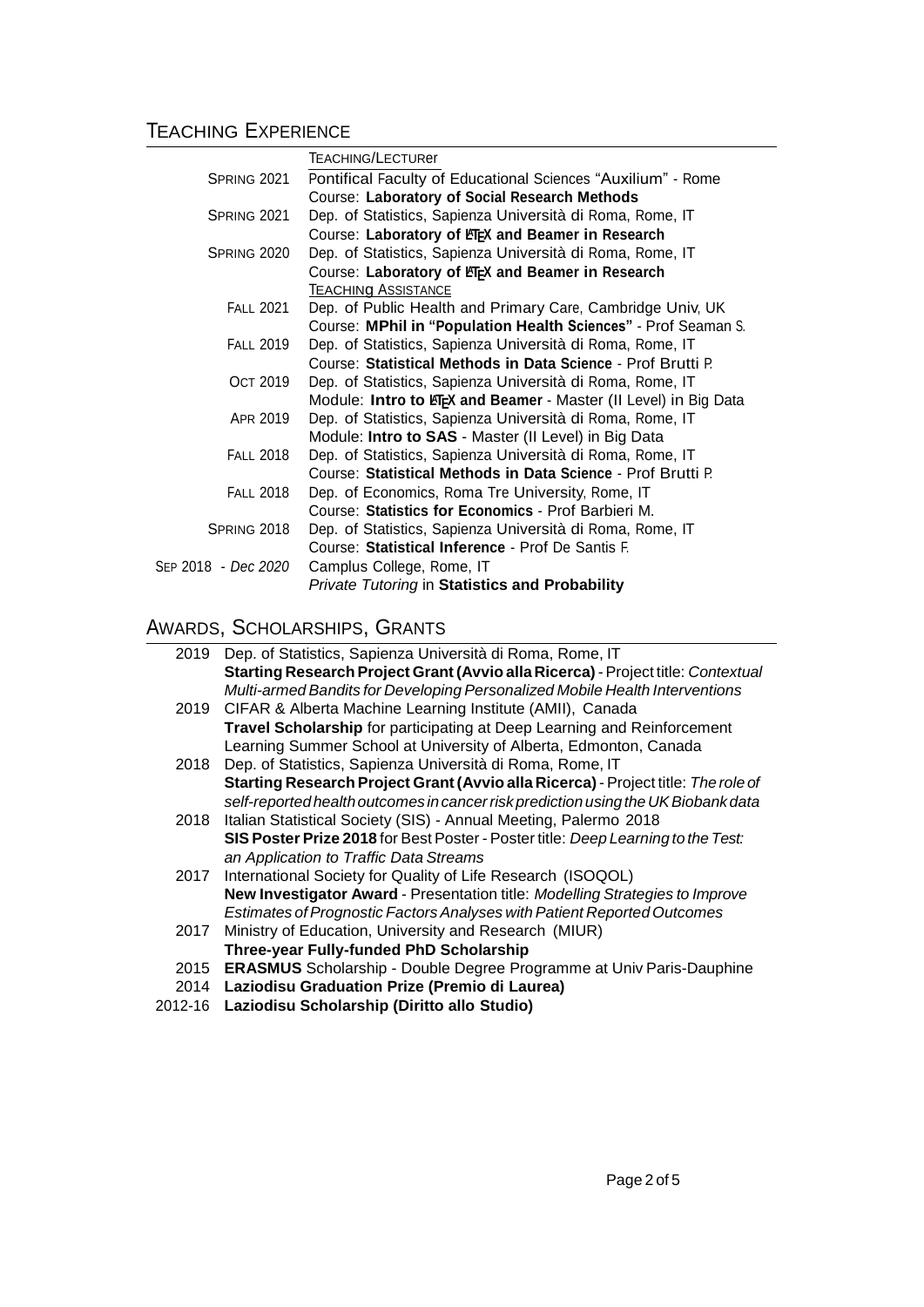## RESEARCH PROJECTS AND ACTIVITIES

| 2021 - current     | Editorial Board Member of the Young Statisticians Europe Project         |
|--------------------|--------------------------------------------------------------------------|
| $2021$ - $current$ | <b>Collaborator in the Mental Health America Project</b>                 |
| $2020 -$ current   | Collaborator in the Multicultural and Intercultural Competencies Survey  |
| 2019 - 2020        | <b>Collaborator in the DIAMANTE Adaptive Notification Tracking Study</b> |
| 2016-2018          | Co-investigator in the <b>PROMOTION Registry</b>                         |
| 2016-2018          | Project Manager of the EORTC QLQ-CML24 module development                |
| <b>REVIEWER</b>    | Biometrics; Statistical Methods in Medical Research;                     |
|                    | NeurlPS Workshops; Health and Quality of Life Outcomes;                  |
|                    | AISTATS: Society for Artificial Intelligence and Statistics;             |
|                    | AMIA: American Medical Informatics Association                           |
| <b>CURATOR</b>     | Twitter page @WomenInStat: Women in Statistics and Data Science;         |
|                    | The blog of Young Statisticians Europe (YSE);                            |
|                    | Organizer/Moderator for the One World YoungStatS Webinar series          |
|                    |                                                                          |

## **INVITED TALKS**

| Nov 2021               | 18th Armitage Workshop and Lecture, University of Cambridge, UK                         |
|------------------------|-----------------------------------------------------------------------------------------|
|                        | Title: Design-based Inference in Response-Adaptive Randomization                        |
| Nov 2021               | International Congress "Multicultural Communities for what Formation?"                  |
|                        | Pontificia Università Urbaniana, Roma, IT                                               |
|                        | Title: Multiculturalism and Interculturality: a qualitative analysis of focus groups    |
| <b>JUL 2021</b>        | Benoulli-IMS YRM, 10th World Congress in Probability and Statistics                     |
|                        | Title: Using Reinforcement Learning to Design Just-in-Time Adaptive Interventions       |
| <b>MAR 2021</b>        | Stat.Edu21: New perspectives in Statistics Education                                    |
|                        | Title: Adaptive Experiments for Digital Education: Benefits and Statistical Challenges  |
| Dec 2020               | Camplus College, Rome, IT                                                               |
|                        | Title: Reading the Numbers in Medicine: the Role of Statistics in Biomedical Studies    |
| <b>JUL 2019</b>        | University of Alberta, Edmonton, Canada                                                 |
|                        | Title: Deep Learning to the Test: an Application to Traffic Data Streams                |
| APR 2018               | European Organisation for Research and Treatment of Cancer (EORTC), Paris, FR           |
|                        | Title: An international field study for the reliability and validity of the EORTC-CML24 |
| <b>MAR 2017</b>        | Spring 2017 EORTC Quality of Life Group Meeting, Bruxelles, BE                          |
|                        | Title: Advances in the Phase IV Development of the EORTC-CML24                          |
| <b>OCT 2016</b>        | Autumn 2016 EORTC Quality of Life Group Meeting, Manchester, UK                         |
|                        | Title: Advances in the Phase IV Development of the EORTC-CML24                          |
| <b>COMPUTER SKILLS</b> |                                                                                         |

|                         | Advanced Knowledge: R, R Studio, Python, LEEX, Microsoft Office |
|-------------------------|-----------------------------------------------------------------|
| Intermediate Knowledge: | SAS, BUGS, WinBUGS, JAGS, Stan                                  |
|                         | Basic Knowledge: C/C++, TensorFlow, H2O.ai, MATLAB, VBA, mysoL  |

## **LANGUAGES**

| Mother-tongue: | <b>ITALIAN, ROMANIAN</b> |
|----------------|--------------------------|
| Advanced:      | ENGLISH, RUSSIAN         |
| Intermediate:  | FRENCH                   |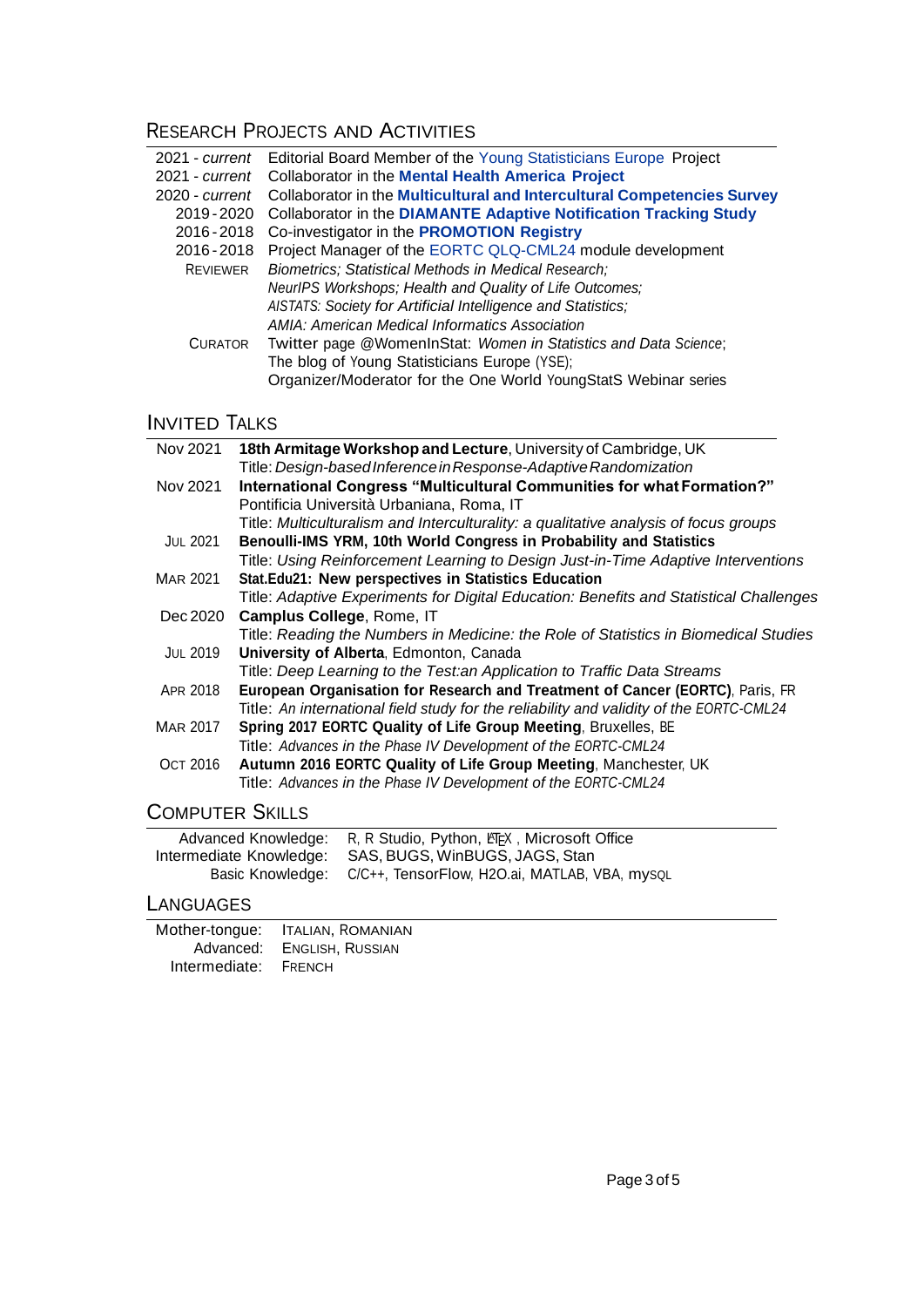# **PUBLICATIONS AND PROCEEDINGS**<br>*In Review* Deliu, N., Williams, J. J. and Villar

| In Review        | Deliu, N., Williams, J. J. and Villar, S. S. Efficient Inference Without Trading-off                      |
|------------------|-----------------------------------------------------------------------------------------------------------|
|                  | Regret in Bandits: An Allocation Probability Test for Thompson Sampling.                                  |
|                  | Preprint available: https://arxiv.org/abs/2111.00137                                                      |
| <b>In Review</b> | Deliu, N., Williams, J. J. and Chakraborty, B., Reinforcement Learning in Modern                          |
|                  | Biostatistics: Developing Adaptive Interventions.                                                         |
| In Review        | Williams, J. J., Nogas, J., Deliu, N. et al., Challenges in Statistical Analysis of Data                  |
|                  | Collected by a Bandit Algorithm: An Empirical Exploration in Applications to Adaptively                   |
|                  | Randomized Experiments. Preprint available: https://arxiv.org/abs/2103.12198                              |
| In Press         | Deliu, N. and Chakraborty, B., Dynamic Treatments Regimes for Optimizing Healthcare.                      |
|                  | Book chapter in The Elements of Joint Learning and Optimization in Operations                             |
|                  | Management. Springer                                                                                      |
| 2021             | Nogas J. et al, Algorithms for Adaptive Experiments that Trade-off Statistical Analysis                   |
|                  | with Reward: Combining Uniform Random Assignment and Reward Maximization.                                 |
|                  | Accepted at Workshop on Causal Sequential Decisions 2021, NeurlPS 2021                                    |
| 2021             | Figueroa, C. A., Deliu, N., Chakraborty, B. et al., Daily Motivational Text-Messages                      |
|                  | to Promote Physical Activity in University Students: Results from a Micro-Randomized                      |
|                  | Trial. EPUB ahead of print in Annals of Behavioral Medicine                                               |
|                  | https://doi.org/10.1093/abm/kaab028                                                                       |
| 2021             | Figueroa, C. A., Aguilera, A., Chakraborty, B. et al., Adaptive Learning Algorithms                       |
|                  | to Optimize Mobile Applications for Behavioral Health: Guidelines for Design Decisions.                   |
|                  | J Am Med Inform Assoc 12;28(6):1225-1234, https://doi.org/10.1093/jamia/ocab001                           |
| 2020             | Figueroa, C. A., Aguilera, A., Chakraborty, B. et al., Design decisions when using machine                |
|                  | learning to optimize behavioral health interventions delivered via smartphones                            |
|                  | Proceedings of the 13th Annual Conference on the Science of Dissemination<br>and Implementation in Health |
|                  | 2019 Cottone, F., Deliu, N., Collins, G. S., et al, Modeling strategies to improve parameter              |
|                  | estimates in prognostic factors analyses with patient-reported outcomes in oncology                       |
|                  | Qual Life Res, https://doi.org/10.1007/s11136-018-02097-2                                                 |
| 2019             | Sparano, F., Aaronson, N. K., Cottone, et al., Clinician-reported symptomatic adverse                     |
|                  | events in cancer trials: are they concordant with patient-reported outcomes?                              |
|                  | J Comp Eff Res, https://doi.org/10.2217/cer-2018-0092                                                     |
| 2018             | Ousmen A., Touraine C., Deliu N., et al., Distribution-and anchor-based methods                           |
|                  | to determine the minimally important difference on patient-reported outcome                               |
|                  | questionnaires in oncology: A structured review                                                           |
|                  | HQLO 16:228, https://doi.org/10.1186/s12955-018-1055-z                                                    |
|                  | 2018 Sparano F., Aaronson N., Cottone F., et al., PCN368 - Concordance between patients                   |
|                  | and clinicians' reporting of symptomatic adverse events in cancer clinical trials:                        |
|                  | a sistematic review                                                                                       |
|                  | Value in Health 21:S76-S77, http://dx.doi.org/10.1016/j.jval.2018.09.450                                  |
| 2018             | Deliu N., Cottone F., Collins G.S., Anota, A., Efficace F. Evaluating methodological                      |
|                  | quality of Prognostic models Including Patient-reported HeAlth outcomes iN oncologY                       |
|                  | (EPIPHANY): a systematic review protocol                                                                  |
|                  | BMJ Open 8(10):e025054, http://dx.doi.org/10.1136/bmjopen-2018-025054                                     |
|                  | 2018 Deliu, N., Brutti, P., Deep Learning to the Test: an Application to Traffic Data Streams             |
|                  | Book of Short Papers SIS2018, ISBN-9788891910233                                                          |
|                  | 2017 Deliu, N., Efficace, F., Collins, G. S., et al, Modelling Strategies to Improve Estimates            |
|                  | of Prognostic Factors Analyses with Patient Reported Outcomes: a Simulation Study                         |
|                  | Qual Life Res 26(Suppl 1):34-35, https://doi.org/10.1007/s11136-017-1658-6                                |
|                  | 2017 Touraine, C., Ousmen, A., Deliu, N., et al., Statistical Methods to Determine the                    |
|                  | Minimal Clinically Important Difference in Health-Related Quality of Life                                 |
|                  | Questionnaires in Cancer: A Systematic Literature Review                                                  |
|                  | Qual Life Res 26(Suppl 1):134, https://doi.org/10.1007/s11136-017-1658-6                                  |
|                  |                                                                                                           |
|                  |                                                                                                           |
|                  |                                                                                                           |